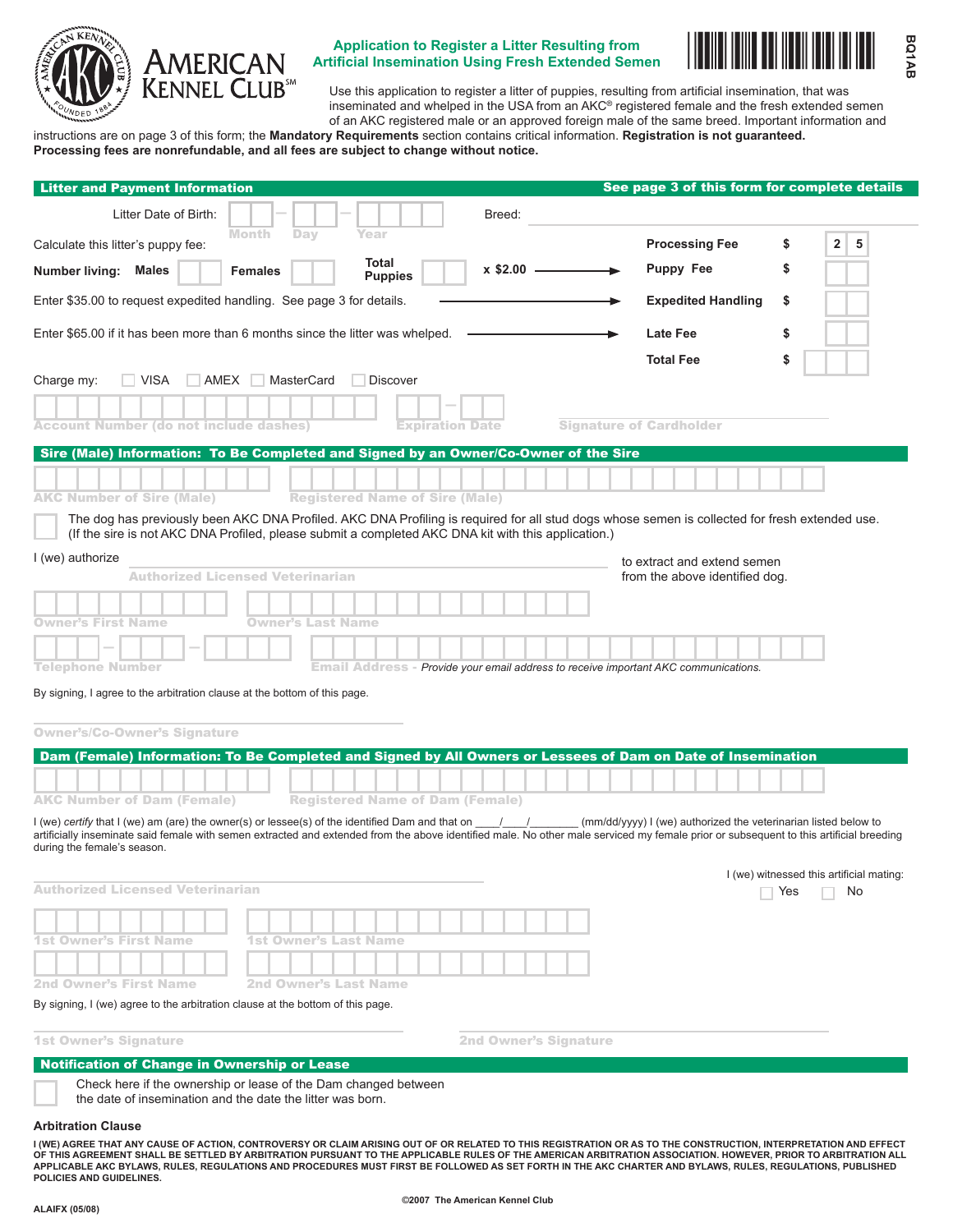## **American Kennel Club**® **Application to Register a Litter Resulting from Artificial Insemination Using Fresh Extended Semen**



| <b>Sire and Dam Information</b><br>Please reenter the registration numbers of the Sire and Dam from page 1<br><b>AKC Number of Sire (Male)</b><br><b>AKC Number of Dam (Female)</b><br>Dam (Female) Information: To Be Completed and Signed by All Owners or Lessees of Dam on Date of Birth<br>AKC will send the litter kit (one registration application for each puppy) to the address below.                                                                                                                                                                                                                                                                                                                                           |
|--------------------------------------------------------------------------------------------------------------------------------------------------------------------------------------------------------------------------------------------------------------------------------------------------------------------------------------------------------------------------------------------------------------------------------------------------------------------------------------------------------------------------------------------------------------------------------------------------------------------------------------------------------------------------------------------------------------------------------------------|
|                                                                                                                                                                                                                                                                                                                                                                                                                                                                                                                                                                                                                                                                                                                                            |
|                                                                                                                                                                                                                                                                                                                                                                                                                                                                                                                                                                                                                                                                                                                                            |
|                                                                                                                                                                                                                                                                                                                                                                                                                                                                                                                                                                                                                                                                                                                                            |
|                                                                                                                                                                                                                                                                                                                                                                                                                                                                                                                                                                                                                                                                                                                                            |
|                                                                                                                                                                                                                                                                                                                                                                                                                                                                                                                                                                                                                                                                                                                                            |
| 1st Owner's First Name<br>1st Owner's Last Name                                                                                                                                                                                                                                                                                                                                                                                                                                                                                                                                                                                                                                                                                            |
|                                                                                                                                                                                                                                                                                                                                                                                                                                                                                                                                                                                                                                                                                                                                            |
| <b>Mailing Address</b>                                                                                                                                                                                                                                                                                                                                                                                                                                                                                                                                                                                                                                                                                                                     |
|                                                                                                                                                                                                                                                                                                                                                                                                                                                                                                                                                                                                                                                                                                                                            |
| $ZIP code + 4$<br><b>State</b><br>City                                                                                                                                                                                                                                                                                                                                                                                                                                                                                                                                                                                                                                                                                                     |
|                                                                                                                                                                                                                                                                                                                                                                                                                                                                                                                                                                                                                                                                                                                                            |
| Telephone Number<br><b>Email Address - Provide your email address to receive important AKC communications.</b>                                                                                                                                                                                                                                                                                                                                                                                                                                                                                                                                                                                                                             |
|                                                                                                                                                                                                                                                                                                                                                                                                                                                                                                                                                                                                                                                                                                                                            |
| <b>2nd Owner's First Name</b><br>2nd Owner's Last Name                                                                                                                                                                                                                                                                                                                                                                                                                                                                                                                                                                                                                                                                                     |
| I (we) certify that I (we) am (are) the owner(s) or lessee(s) of the identified Dam on the date of birth of the litter, and that this Dam was not inseminated by or mated to any other<br>dog during her season. I (WE) AGREE THAT ANY CAUSE OF ACTION, CONTROVERSY OR CLAIM ARISING OUT OF OR RELATED TO THIS REGISTRATION OR AS TO THE CONSTRUCTION,<br>INTERPRETATION AND EFFECT OF THIS AGREEMENT SHALL BE SETTLED BY ARBITRATION PURSUANT TO THE APPLICABLE RULES OF THE AMERICAN ARBITRATION ASSOCIATION.<br>HOWEVER, PRIOR TO ARBITRATION ALL APPLICABLE AKC BYLAWS, RULES, REGULATIONS AND PROCEDURES MUST FIRST BE FOLLOWED AS SET FORTH IN THE AKC CHARTER AND<br>BYLAWS, RULES, REGULATIONS, PUBLISHED POLICIES AND GUIDELINES. |
|                                                                                                                                                                                                                                                                                                                                                                                                                                                                                                                                                                                                                                                                                                                                            |
| <b>1st Owner's Signature</b><br><b>2nd Owner's Signature</b>                                                                                                                                                                                                                                                                                                                                                                                                                                                                                                                                                                                                                                                                               |
| Extraction: To Be Completed and Signed by the Veterinarian Authorized to Extract and Extend the Semen                                                                                                                                                                                                                                                                                                                                                                                                                                                                                                                                                                                                                                      |
| I extracted semen from the above identified male, whose semen was extended and<br>I certify that on                                                                                                                                                                                                                                                                                                                                                                                                                                                                                                                                                                                                                                        |
| shipped to:<br>Month<br>Day<br>Year                                                                                                                                                                                                                                                                                                                                                                                                                                                                                                                                                                                                                                                                                                        |
|                                                                                                                                                                                                                                                                                                                                                                                                                                                                                                                                                                                                                                                                                                                                            |
|                                                                                                                                                                                                                                                                                                                                                                                                                                                                                                                                                                                                                                                                                                                                            |
| <b>Veterinarian's Signature</b><br>Veterinarian's First Name<br>Veterinarian's Last Name                                                                                                                                                                                                                                                                                                                                                                                                                                                                                                                                                                                                                                                   |
|                                                                                                                                                                                                                                                                                                                                                                                                                                                                                                                                                                                                                                                                                                                                            |
| <b>Street Address</b>                                                                                                                                                                                                                                                                                                                                                                                                                                                                                                                                                                                                                                                                                                                      |
|                                                                                                                                                                                                                                                                                                                                                                                                                                                                                                                                                                                                                                                                                                                                            |
| <b>State</b><br>ZIP code + 4<br>City                                                                                                                                                                                                                                                                                                                                                                                                                                                                                                                                                                                                                                                                                                       |
|                                                                                                                                                                                                                                                                                                                                                                                                                                                                                                                                                                                                                                                                                                                                            |
|                                                                                                                                                                                                                                                                                                                                                                                                                                                                                                                                                                                                                                                                                                                                            |
| Veterinarian's License No.                                                                                                                                                                                                                                                                                                                                                                                                                                                                                                                                                                                                                                                                                                                 |
|                                                                                                                                                                                                                                                                                                                                                                                                                                                                                                                                                                                                                                                                                                                                            |
| Insemination: To Be Completed and Signed by the Veterinarian Authorized to Receive the Semen and Inseminate<br>I received the fresh extended semen collected from the above identified male and inseminated<br>the above identified female with that semen.<br><b>Month</b><br>Day<br>Year                                                                                                                                                                                                                                                                                                                                                                                                                                                 |
|                                                                                                                                                                                                                                                                                                                                                                                                                                                                                                                                                                                                                                                                                                                                            |
| <b>Veterinarian's Signature</b><br>Veterinarian's Last Name                                                                                                                                                                                                                                                                                                                                                                                                                                                                                                                                                                                                                                                                                |
|                                                                                                                                                                                                                                                                                                                                                                                                                                                                                                                                                                                                                                                                                                                                            |
|                                                                                                                                                                                                                                                                                                                                                                                                                                                                                                                                                                                                                                                                                                                                            |
|                                                                                                                                                                                                                                                                                                                                                                                                                                                                                                                                                                                                                                                                                                                                            |
|                                                                                                                                                                                                                                                                                                                                                                                                                                                                                                                                                                                                                                                                                                                                            |
| $ZIP code + 4$<br><b>State</b>                                                                                                                                                                                                                                                                                                                                                                                                                                                                                                                                                                                                                                                                                                             |
|                                                                                                                                                                                                                                                                                                                                                                                                                                                                                                                                                                                                                                                                                                                                            |
| <b>Veterinarian's License No.</b>                                                                                                                                                                                                                                                                                                                                                                                                                                                                                                                                                                                                                                                                                                          |
|                                                                                                                                                                                                                                                                                                                                                                                                                                                                                                                                                                                                                                                                                                                                            |
| <b>Telephone Number</b><br>I certify that on<br>Veterinarian's First Name<br><b>Street Address</b><br>City<br><b>Telephone Number</b><br>This artificial breeding was effected at the following location (if different than the preceding address):                                                                                                                                                                                                                                                                                                                                                                                                                                                                                        |
|                                                                                                                                                                                                                                                                                                                                                                                                                                                                                                                                                                                                                                                                                                                                            |
|                                                                                                                                                                                                                                                                                                                                                                                                                                                                                                                                                                                                                                                                                                                                            |
|                                                                                                                                                                                                                                                                                                                                                                                                                                                                                                                                                                                                                                                                                                                                            |
| Location<br><b>Street Address</b>                                                                                                                                                                                                                                                                                                                                                                                                                                                                                                                                                                                                                                                                                                          |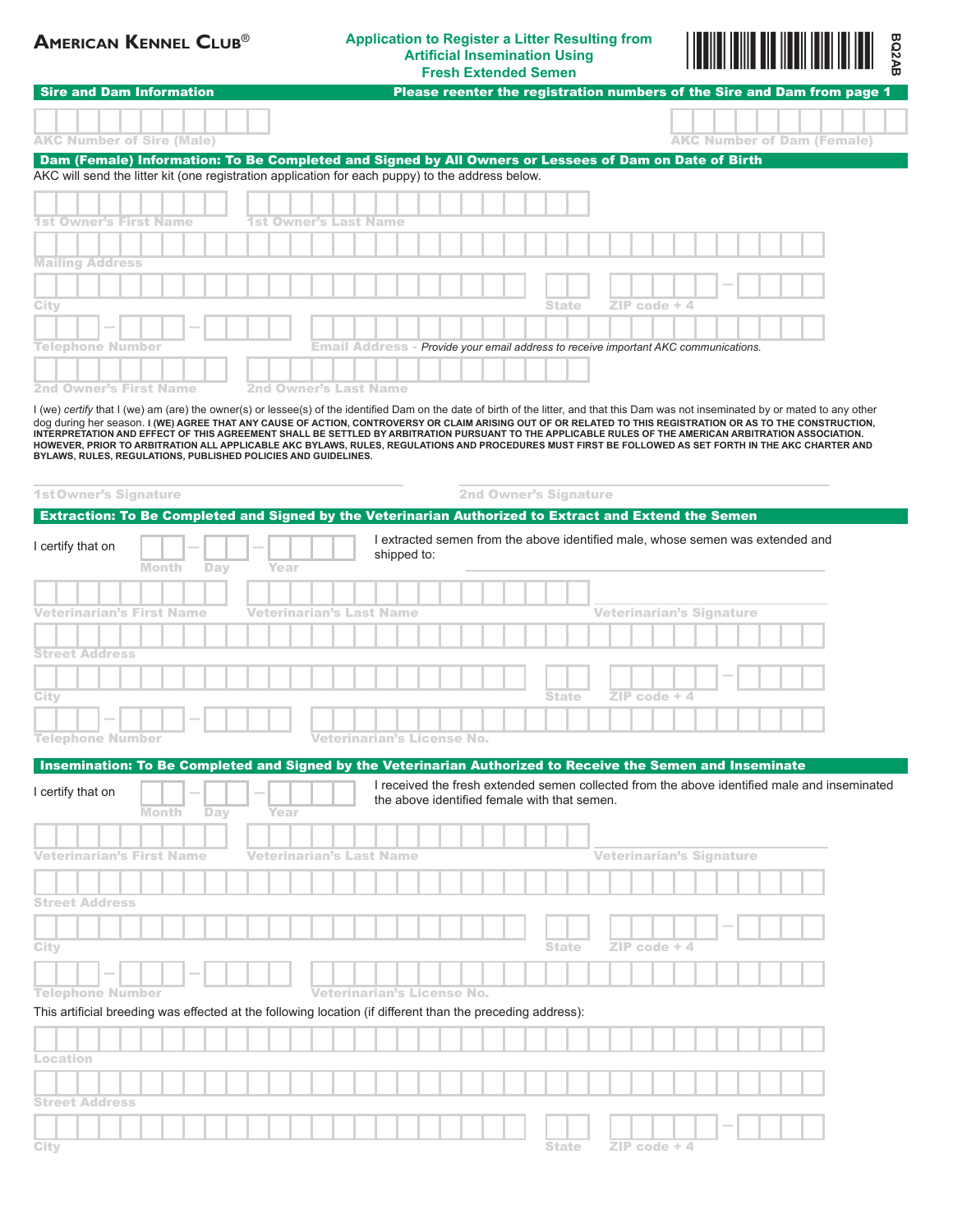## **AMERICAN KENNEL CLUB<sup>®</sup>** Application to Register a Litter Resulting **from Artificial Insemination Using**



#### General Information and Instructions

| <b>Purpose</b>                                                                          | Use this application to register a litter of puppies, resulting from artificial insemination, that was inseminated and<br>whelped in the USA from an AKC-registered female and the fresh extended semen of an AKC-registered male or an<br>approved foreign male of the same breed. AKC rules and regulations may be viewed on our Web site: www.akc.org.                                                                                                                                                                                                                                              |                                                                                                                                                                                                                |
|-----------------------------------------------------------------------------------------|--------------------------------------------------------------------------------------------------------------------------------------------------------------------------------------------------------------------------------------------------------------------------------------------------------------------------------------------------------------------------------------------------------------------------------------------------------------------------------------------------------------------------------------------------------------------------------------------------------|----------------------------------------------------------------------------------------------------------------------------------------------------------------------------------------------------------------|
| <b>Mandatory</b><br><b>Requirements</b><br>for Fresh<br><b>Extended</b><br><b>Semen</b> | 1. After October 1, 1998, AKC 'DNA Profiling' is required for all stud dogs whose semen is collected for fresh<br>extended semen use, including foreign stud dogs whose semen is collected and extended to be imported for<br>use in the United States.<br>2. The certifications on this application must be completed and signed in compliance with AKC regulations.<br>Only a licensed veterinarian may extract and extend semen or inseminate with fresh extended semen.                                                                                                                            |                                                                                                                                                                                                                |
| Other<br><b>Artificial</b><br><b>Insemination</b><br><b>Litters</b>                     | Frozen Semen: Submit an Application to Register a Litter Resulting from Artificial Insemination Using Frozen Semen<br>Fresh Semen: Submit an Application to Register a Litter Resulting from Artificial Insemination Using Fresh Semen.<br>Note: These forms are available on our Web site: www.akc.org                                                                                                                                                                                                                                                                                                |                                                                                                                                                                                                                |
| <b>Fees</b>                                                                             | Processing fees are nonrefundable, and all fees are subject to change without notice.<br>A litter application fee always comprises two parts: a processing fee (\$25.00) plus a puppy fee (multiply the number<br>of live puppies by \$2.00).                                                                                                                                                                                                                                                                                                                                                          |                                                                                                                                                                                                                |
|                                                                                         | Additional fees are determined by circumstance:<br>Expedited Handling (\$35.00)                                                                                                                                                                                                                                                                                                                                                                                                                                                                                                                        | Expedited Handling and Priority Mail service are available in the Continental<br>U.S. only. No Saturday delivery. No delivery to a post office box number -<br>full address only. Allow 3-5 days for delivery. |
|                                                                                         | Late fee (\$65.00)                                                                                                                                                                                                                                                                                                                                                                                                                                                                                                                                                                                     | Required if it has been more than 6 months since the litter was whelped.                                                                                                                                       |
|                                                                                         | AKC DNA Profiling (\$40.00)                                                                                                                                                                                                                                                                                                                                                                                                                                                                                                                                                                            | AKC DNA kits are available through our Web site or can be ordered by<br>email: dna@akc.org. Prepaid kits are available for \$35.00                                                                             |
| <b>Mailing</b><br><b>Information</b>                                                    | <b>Standard Handling</b><br>Send the completed application to:                                                                                                                                                                                                                                                                                                                                                                                                                                                                                                                                         | <b>Expedited Handling</b><br>Send the completed application to:                                                                                                                                                |
|                                                                                         | The American Kennel Club<br>P.O. Box 900052<br>Raleigh, NC 27675-9052                                                                                                                                                                                                                                                                                                                                                                                                                                                                                                                                  | The American Kennel Club<br>P.O. Box 900055<br>Raleigh, NC 27675-9055                                                                                                                                          |
| <b>Additional</b><br><b>Requirements</b>                                                | If there are more than two (2) Dam owners or lessees, contact the AKC for an Additional Signature form.<br>$\bullet$<br>If a Dam was leased at the time of insemination or birth of a litter, you must submit an AKC Lease<br>Notification form.<br>Note: These forms are available on our Web site: www.akc.org                                                                                                                                                                                                                                                                                       |                                                                                                                                                                                                                |
| Authorizations                                                                          | Signatures of persons other than the owners or lessees will be accepted only if a properly completed authorization                                                                                                                                                                                                                                                                                                                                                                                                                                                                                     |                                                                                                                                                                                                                |
|                                                                                         | form has been filed with the AKC.<br><b>Note:</b> These forms are available on our Web site: www.akc.org                                                                                                                                                                                                                                                                                                                                                                                                                                                                                               |                                                                                                                                                                                                                |
| <b>Assistance</b>                                                                       | Email AKC at info@akc.org or call 919-233-9767 to speak to an AKC Customer Service Representative, Monday -<br>Friday, 8:30 AM – 5:00 PM. Information about the registration process and downloadable forms are available on our<br>Web site: www.akc.org.                                                                                                                                                                                                                                                                                                                                             |                                                                                                                                                                                                                |
| <b>Notice</b>                                                                           | The American Kennel Club reserves the right to correct or cancel for cause the registration of this litter and its<br>descendants. Any misrepresentation on this application is one example of a cause for cancellation and may<br>result in loss of AKC privileges. By supplying your email address, you consent to receive communications from<br>the AKC and approved third parties. Registration is not guaranteed. Processing fees are nonrefundable,<br>and all fees are subject to change without notice. Once submitted, this application becomes the property of<br>the American Kennel Club. |                                                                                                                                                                                                                |